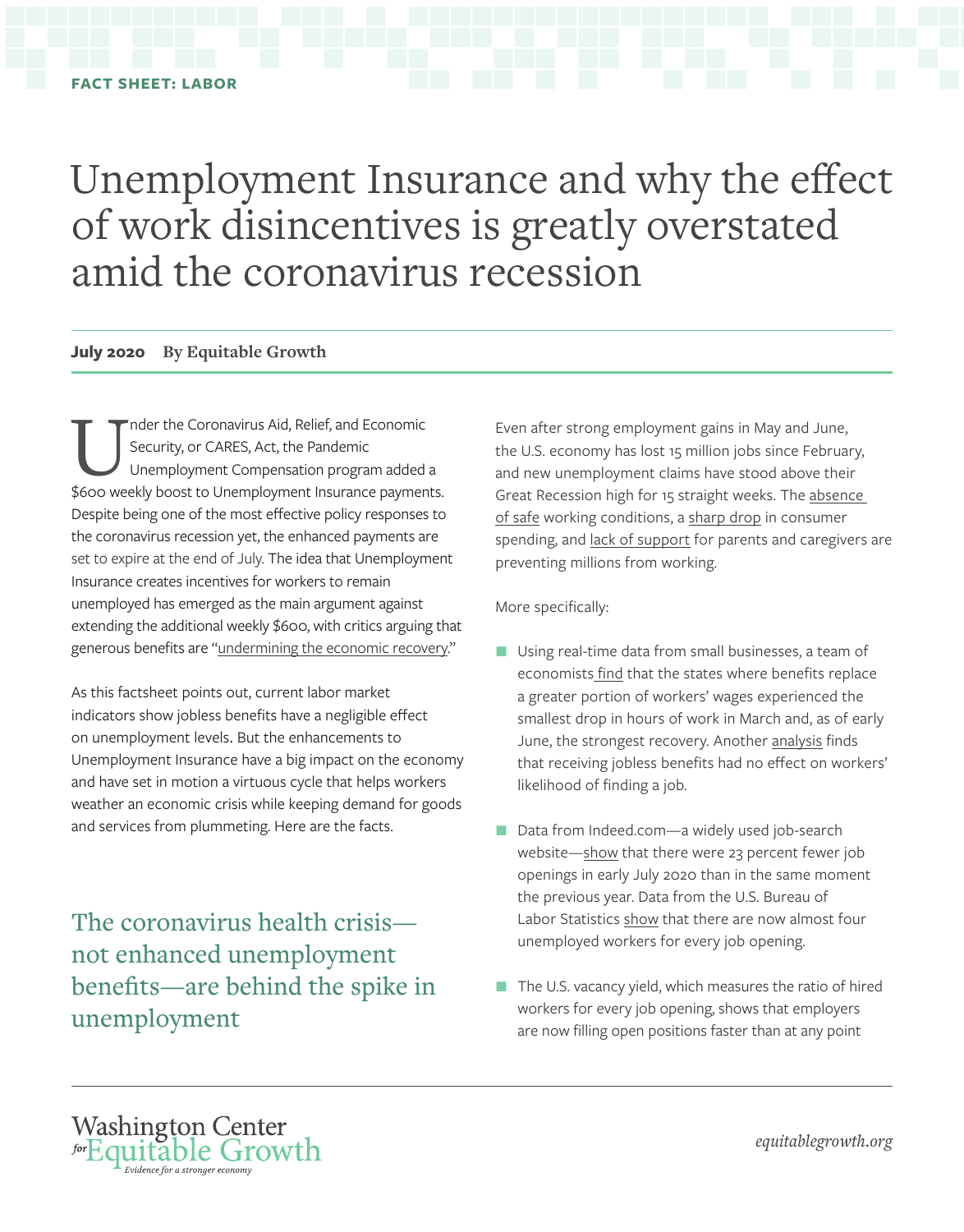since February 2012. Lack of opportunities to work, not a disincentive to work, are keeping unemployment elevated. (See Figure 1.)

#### **Figure 1**

### Since the onset of the coronavirus recession, job openings are vielding more hires

U.S. total nonfarm hires per total nonfarm job openings, 2001-2020. Recessions are shaded.



conditions, states where workers could get benefits for longer did not have higher rates of unemployment.

By providing a lifeline when jobs are scarce, Unemployment Insurance can keep workers engaged in searching for

> jobs even when jobs are hard to find, keeping many from dropping out of the labor force altogether.

Unemployment Insurance [provides liquidity](https://dash.harvard.edu/bitstream/handle/1/9751256/Chetty_MoralHazard.pdf) to the workers who need it the most, getting cash in the hands of those [more](https://equitablegrowth.org/the-most-exposed-workers-in-the-coronavirus-recession-are-also-key-consumers-making-sure-they-get-help-is-key-to-fighting-the-recession/)  [likely to spend](https://equitablegrowth.org/the-most-exposed-workers-in-the-coronavirus-recession-are-also-key-consumers-making-sure-they-get-help-is-key-to-fighting-the-recession/) it. Those who have been hardest hit by the crisis—Black, Latinx, and lowincome households—are [less](http://home.uchicago.edu/~j1s/RDFO_4_2020.pdf)  [likely to have the liquid financial](http://home.uchicago.edu/~j1s/RDFO_4_2020.pdf)  [assets](http://home.uchicago.edu/~j1s/RDFO_4_2020.pdf) needed to maintain their consumption when their earnings suddenly go down.

## Concerns about work disincentives overstate the negative impact of jobless benefits on employment and minimize the positive impacts evident in economic research

There is no academic consensus on the effect of the duration or generosity of unemployment benefits on employment. Research shows, however, that any effect these benefits might have on overall unemployment is small and likely to be [weaker](https://www.nber.org/papers/w17813) in downturns than in booms. Consider:

**Cutting-edge research on the duration of** Unemployment Insurance finds that the expansion of jobless benefits during and after the Great Recession had a negligible effect on unemployment rates. When comparing similar workers facing similar labor market Until the coronavirus pandemic and recession are under control, rolling back unemployment benefits will exacerbate the public health crisis and deepen the downturn

Under normal circumstances, Unemployment Insurance allows workers to put food on the table as they search for suitable work, supporting overall economic activity. In the context of a global pandemic and the sharp recession it sparked, providing workers with time and financial resources as they search for suitable work is even more crucial. Specifically:

Without adequate health and safety workplace standards, face-to-face jobs will put millions of workers at risk. Workers need time and resources to search for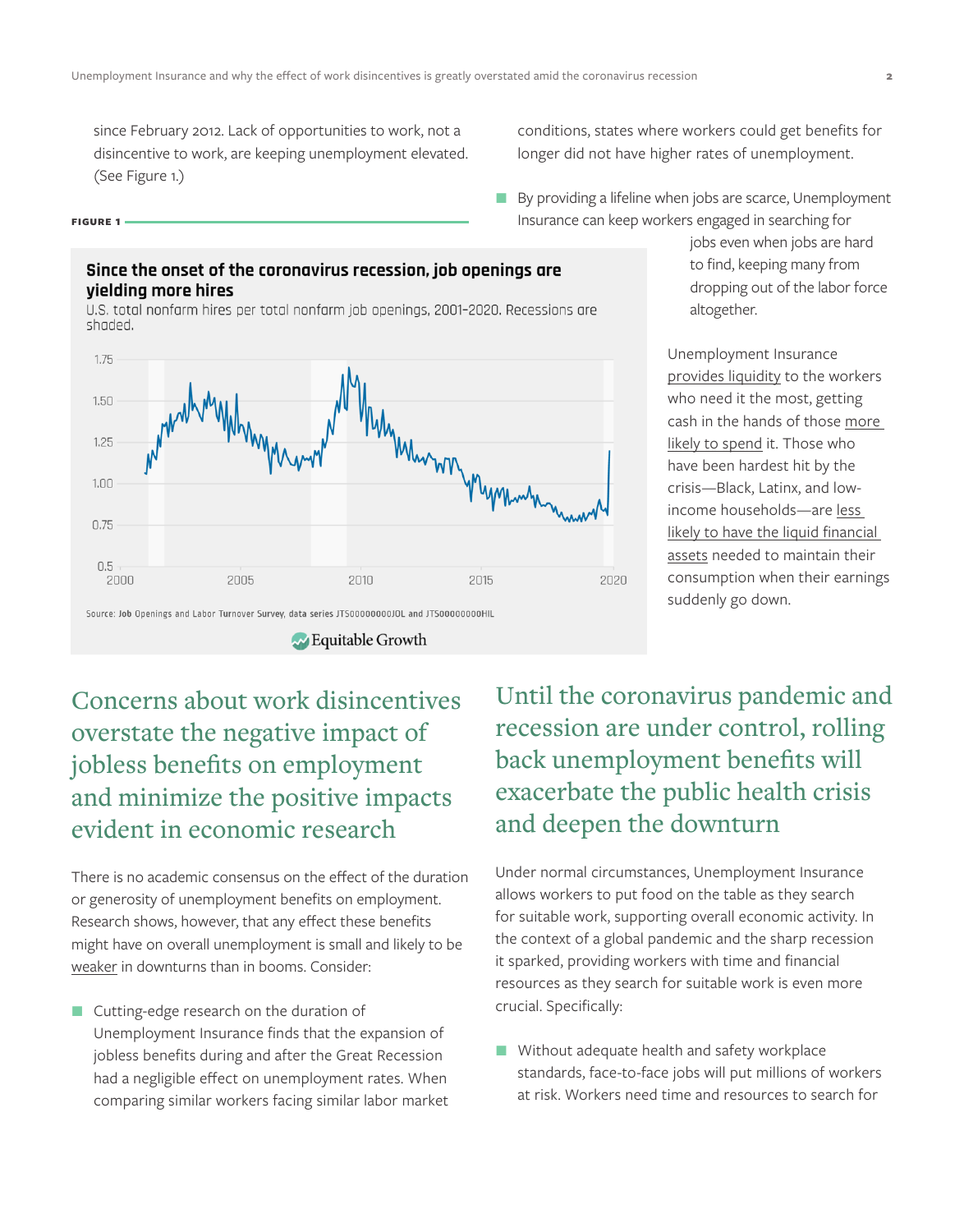suitable work that will not jeopardize their health or public health.

In the economics literature, the concept of [compensating wage differentials](https://www.journals.uchicago.edu/doi/abs/10.1086/261149?journalCode=jpe) describes the additional earnings needed to offset the negative risks associated with some jobs. The true costs to workers of being exposed to a deadly virus in a pandemic is not reflected in the pre-pandemic wage levels used to calculate benefit amounts. Enhanced Unemployment Insurance allows workers

rates than unemployed White workers, unemployed Black workers—and especially unemployed Black women workers—have been much [less likely](https://www.congress.gov/116/meeting/house/110811/witnesses/HHRG-116-VC00-Wstate-SpriggsW-20200618.pdf) to receive benefits. States with a higher share of Black workers tend to have less generous jobless benefits. For Black workers, [an estimate shows](https://www.rand.org/blog/2020/07/the-racial-disparity-in-unemployment-benefits.html), the average maximum weekly benefit is \$40 short of that received by White workers. (See Figure 2)

to make decisions based on safety rather than desperation during the pandemic.

 $\blacksquare$  The Economic Policy Institute [estimates](https://www.epi.org/blog/cutting-off-the-600-boost-to-unemployment-benefits-would-be-both-cruel-and-bad-economics-new-personal-income-data-show-just-how-steep-the-coming-fiscal-cliff-will-be/) that extending Pandemic Unemployment Compensation payments through mid-2021 would provide 5.1 million jobs by maintaining demand for goods and services.

The emphasis on work disincentives serves to exclude Black and low-wage workers and reflects racist biases against low-income workers of color

As with [other safety net programs,](https://cssp.org/wp-content/uploads/2020/02/Racist-Roots-of-Work-Requirements-CSSP-1.pdf) opposition to a robust Unemployment Insurance system often acts to prevent workers of color from receiving their fair share of unemployment benefits. This is especially true for Black workers. Consider:

Despite applying for Unemployment Insurance at similar

Unemployment benefits tend to replace a smaller percent of the average wage in states where a larger share of the workforce is Black Regular Unemployment Insurance wage-replacement rate by state, January-March 2020

**Figure 2** 



.<br>Source: Employment and Training Administration, U.S. Department of Labor Note: The replacement rate is calculated as the ratio of the state's average weekly benefits to the state's average weekly wages from the first quarter of 2020 without the additional \$600

- Equitable Growth
- Depending on the state, the withdrawal of the additional \$600 would lead to a [median cut in benefits](https://money.yahoo.com/jobless-americans-could-see-their-income-drop-by-half-or-more-if-unemployment-aid-expires-144023368.html?guccounter=1&guce_referrer=aHR0cHM6Ly90LmNvL2tTS2lxTVZld2U_YW1wPTE&guce_referrer_sig=AQAAAMdQzOsyVv7W_Ibn30ORZVGwE02CTgPn9-O_imfn0QGPXOpa5ilpnYkNXaYA3mBB3KHOZUrsZ4fht1PqC1ZBJ2Q_wjIlJ29bItRz8ipedCwqC7_PV-QfzRmO67HW3pOd7S3ZJLgAr2JsROOrRtWPkld4SzOfMxu_ZkH86NCkHnrC) of 52 percent to 72 percent. The drop would be of 71 percent in Arizona, 71 percent in Louisiana, and 72 percent in Mississippi.

## Conclusion

As a number of states reinstate lockdowns due to the [recent surge](https://www.wsj.com/articles/coronavirus-latest-updates-071420-11594716924) in coronavirus cases and COVID-19